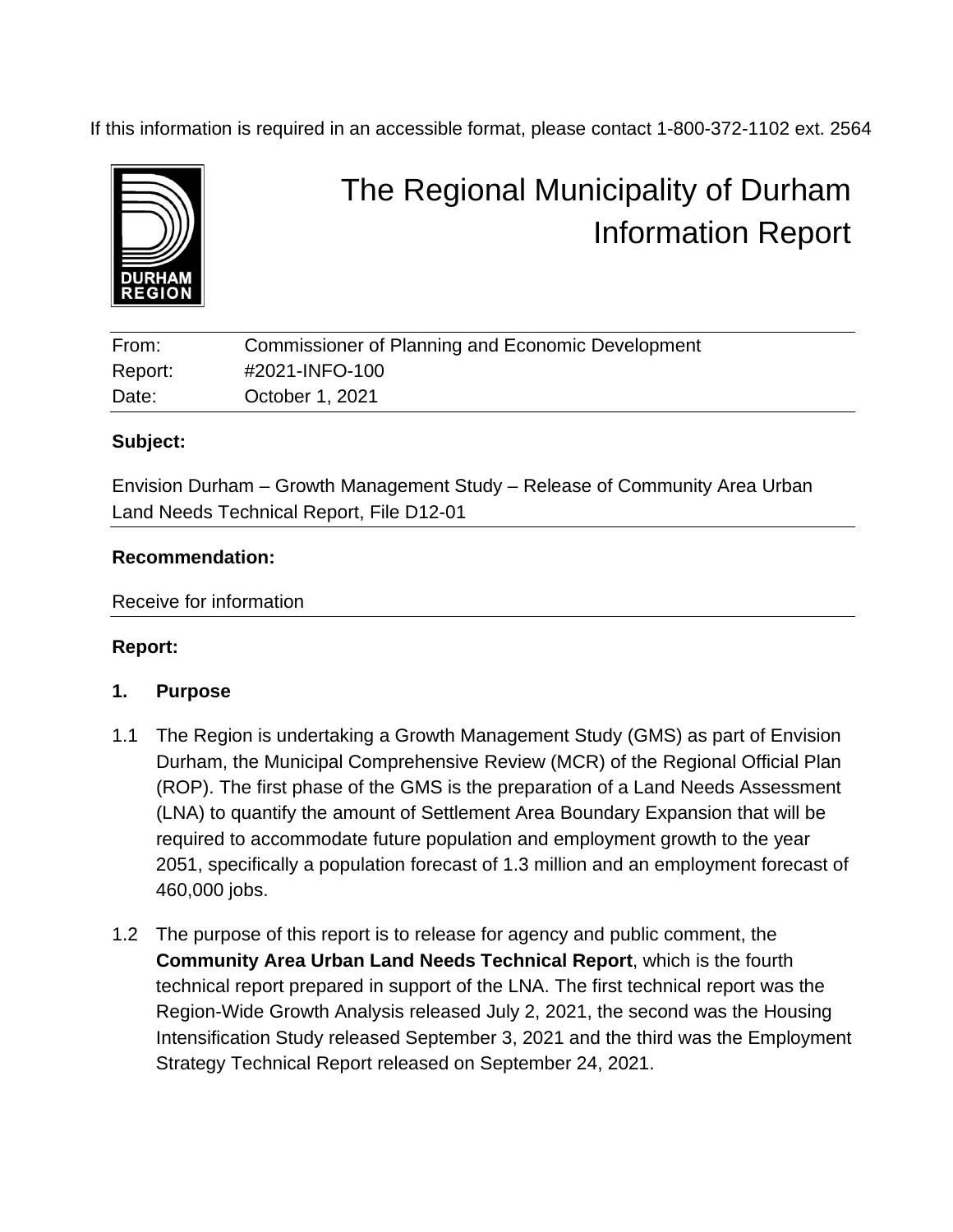- 1.3 In the fall of 2021, a Council Education Session will be held to provide a detailed overview of the reports and recommendations. The completed LNA with all supporting technical reports and staff recommendations will be brought forward to Planning and Economic Development Committee in December of this year, following the Council Education Session.
- 1.4 On October 1, 2021, the Community Area Urban Land Needs Technical Report will be posted on the Envision Durham project webpage at [durham.ca/EnvisionDurham](https://www.durham.ca/en/doing-business/envision-durham.aspx) for public review and is provided as Attachment #1 to this report. Those wishing to provide any input may do so by submitting comments electronically to [EnvisionDurham@durham.ca](mailto:EnvisionDurham@durham.ca) or by mail. Any comments on the release of the Community Area Land Needs Technical Report are requested by November 1, 2021.

#### **2. Background**

- 2.1 Envision Durham is currently in Stage 3 ("Direct"). This stage of the project is intended to identify key proposed policy directions for moving forward with the preparation of a new Regional Official Plan.
- 2.2 As a key component of Envision Durham, a Growth Management Study (GMS) is being completed over two phases. To aid in the completion of the GMS, the Region retained the consultant services of Urban Strategies Inc. and Watson & Associates Economists Ltd.
- 2.3 The first phase of the GMS focuses on the completion of a Land Needs Assessment (LNA). The LNA is a detailed review of the Region's land base to determine how much of the Growth Plan population and employment forecasts for Durham Region can be accommodated within existing urban areas, in the built-up area, and the designated greenfield area. Any growth that cannot be accommodated within existing urban areas would trigger a requirement for additional urban land by means of a Settlement Area Boundary Expansion. Determining the quantum of additional urban area land is a key outcome of the LNA. The second phase of the GMS will focus on determining the most appropriate locations for any required Settlement Area Boundary Expansion(s).
- 2.4 The LNA is a technical exercise which relies on the assessment of past and current trends as well as forward looking projections. The LNA is being presented through four separate but interrelated reports which are being released sequentially and, organized as follows: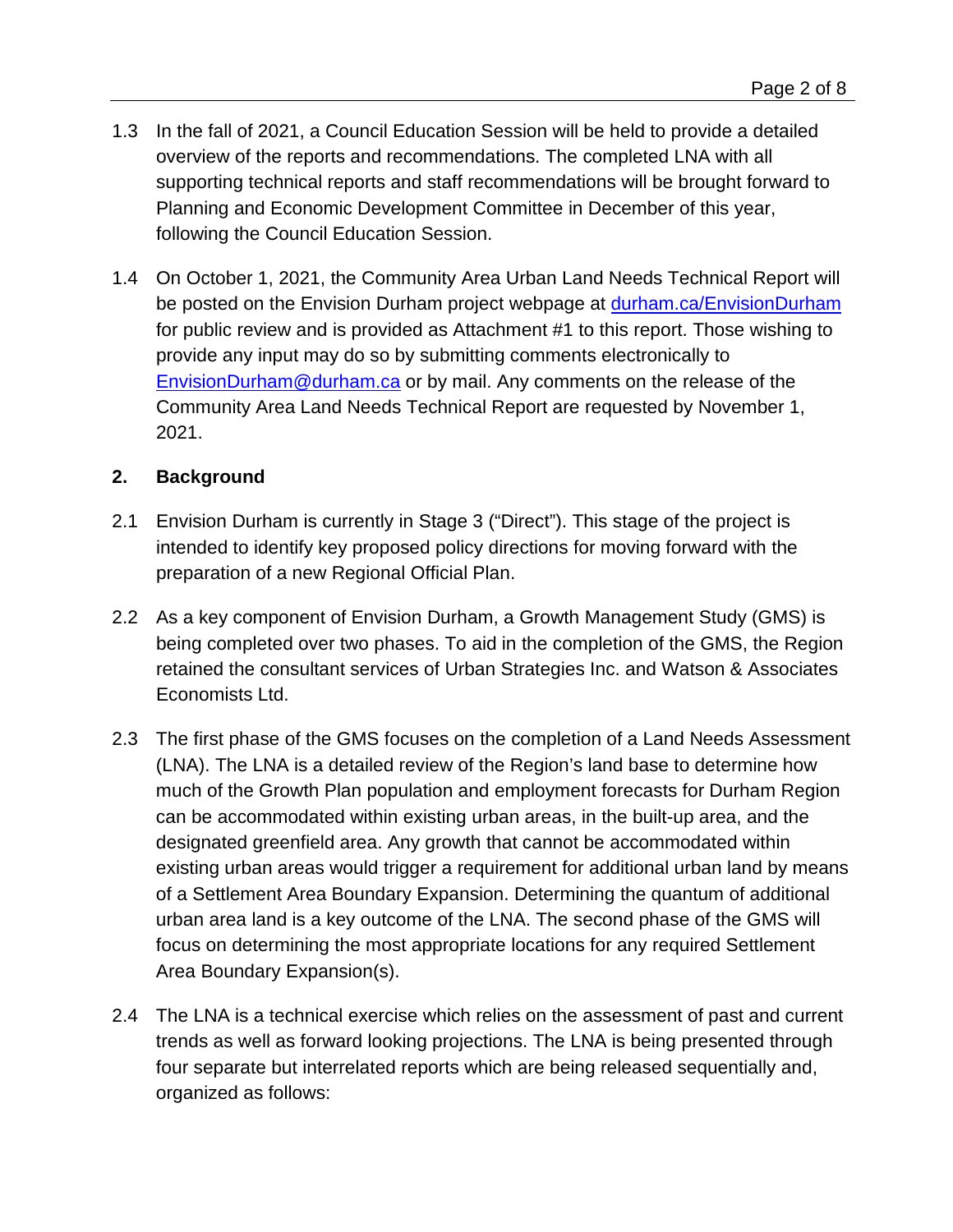- 1. The **Region-Wide Growth Analysis** (released on July 2, 2021) presents region-wide population and employment forecasts, various trends in demographics, unit mix, housing prices, and built form. This report analyzes Durham's growth potential and informs key inputs and assumptions for the overall LNA.
- 2. The **Housing Intensification Study** (released on September 3, 2021) evaluates the supply and demand for housing within the Built-up Area, including a detailed assessment of likely opportunities and supply potential for intensification and associated population and employment accommodation. A key outcome of this report was a recommended intensification target of 50% for the Region.
- 3. The **Employment Strategy** (released on September 24, 2021) provides an assessment of trends in employment and will analyzes the current state of the region's Employment Areas. Key outcomes included in this report are recommendations on Employment Area conversion requests, a recommended density target for Employment Areas, and recommendations on the supply of designated Employment Areas to accommodate employment land related jobs to 2051.
- 4. The **Community Area Urban Land Needs Technical Report** (subject of this report) evaluates the existing state, current trends, and long-term development potential of "Designated Greenfield Areas". The term "Designated Greenfield Areas" is specifically defined in the provincial Growth Plan and generally means lands within the urban area boundary that are outside the built-up area<sup>[1](#page-2-0)</sup>. The key outcomes of this report include: i) a proposed density target for Designated Greenfield Areas; and ii) consultant recommendations on new urban area land required to accommodate residential units and population-related jobs to 2051, referred to as "Community Areas" in the provincial Growth Plan.
- 2.5 Later this year, a **Land Needs Assessment Recommendations Report** will compile the key outcomes, technical analysis and related recommendations in the above four reports, and will be presented to the Planning and Economic Development Committee.

<span id="page-2-0"></span><sup>1</sup> The Built-up Area (BUA) is defined as the extent of urban development when the Growth Plan for the Greater Golden Horseshoe came into effect in June 2006. The outer limit of these lands is the Built Boundary. New development inside the Built Boundary is considered intensification; development outside the built boundary is considered greenfield development.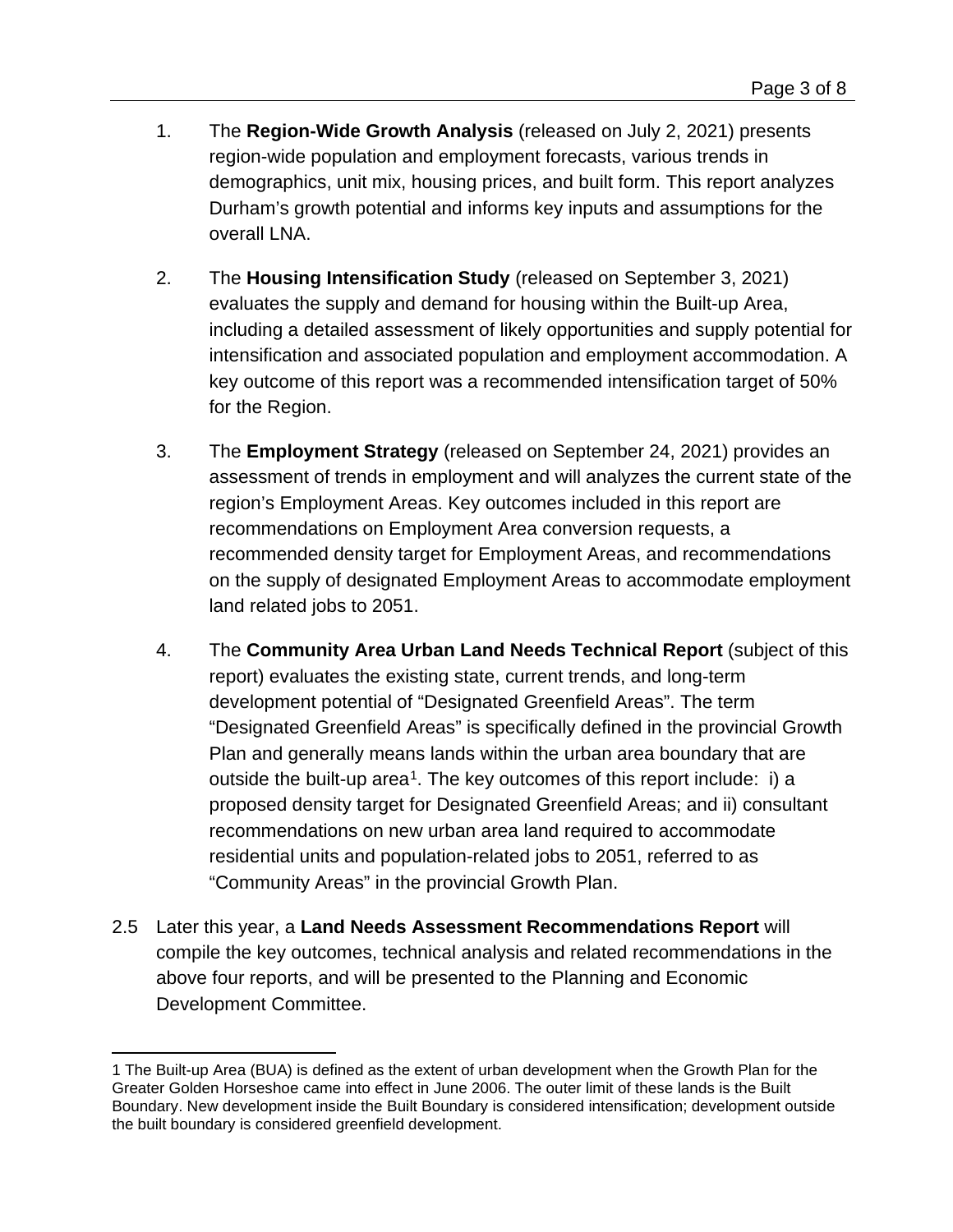#### **3. Community Area Urban Land Needs Technical Report Overview**

- 3.1 The purpose of this report is to provide a technical assessment of the region's longterm Designated Greenfield Area (DGA) Community Area land needs to 2051, which will support long-term population and employment growth within the region.
- 3.2 Within Durham Region, there are approximately 5,500 developable hectares (13,600 acres) of DGA lands. As of 2019, approximately 1,190 hectares (2,940 acres) of this total were developed, and approximately 4,320 hectares (10,660) were vacant. Pursuant to the Growth Plan, the minimum density target to be achieved in the DGA is 50 people and jobs per hectare.
- 3.3 Over the 2021 to 2051 planning horizon, approximately 105,800 new housing units are anticipated to be accommodated on DGA lands. To ensure that existing and new DGA lands are able to evolve as complete communities, these areas will need to be planned to accommodate a balance of people and jobs.
- 3.4 The Community Area Land Needs Technical Report has resulted in several key findings:
	- Since 2006, the Region's DGA has nearly achieved the minimum DGA density target of 50 people and jobs per hectare through the construction of predominantly low density housing.
	- Based on an analysis of approved and draft approved plans, pending development applications and market trends, the consultant's recommended DGA density target by 2051 for Durham Region is 64 people and jobs per developable hectare for all designated Community Area DGA lands<sup>2</sup>.
	- There is currently insufficient urban area land supply within the region to accommodate forecasted people and jobs across the region by 2051 within the existing DGA lands. The Region will require approximately 750 developable hectares (1,850 acres) of additional DGA land to accommodate the Growth Plan forecast.
- 3.5 Further details can be found in the Community Area Urban Land Needs Technical Report (Attachment #1).

<span id="page-3-0"></span><sup>2</sup> Excluding Seaton, the remaining DGA target is 60 people and jobs per developable ha.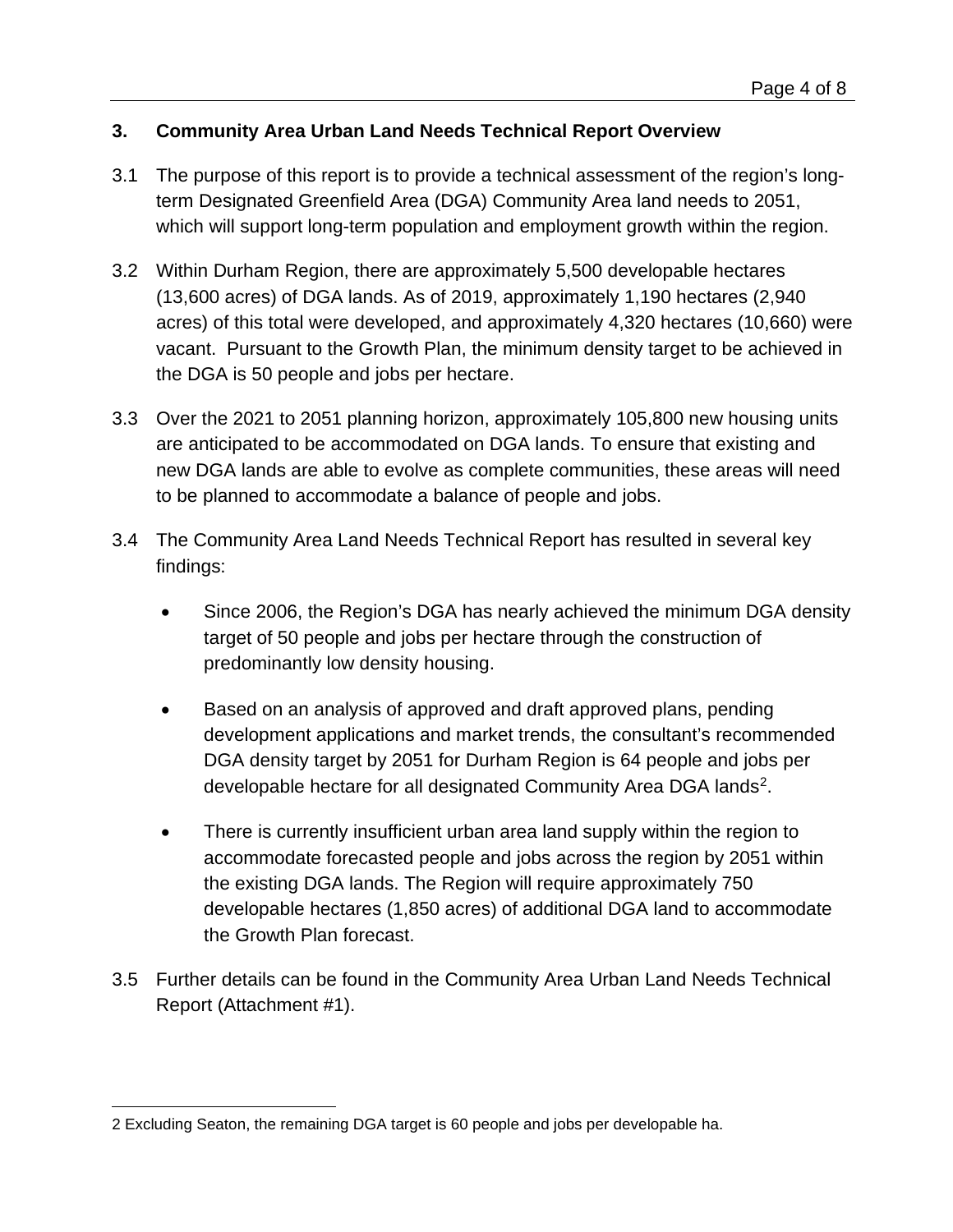## **4. Previous Reports and Decisions**

4.1 See Appendix 1.

## **5. Relationship to Strategic Plan**

- 5.1 By planning for growth in a sustainable, progressive, and responsible manner, the Land Needs Assessment and supporting technical reports address the following strategic goals and priorities in the Durham Region Strategic Plan:
	- a) Under Goal Area 2, Community Vitality:
		- 2.1 Revitalize existing neighbourhoods and build complete communities that are walkable, well connected, and have a mix of attainable housing;
		- 2.5 Build a healthy, inclusive, age-friendly community where everyone feels a sense of belonging;
	- b) Under Goal Area 3, Economic Prosperity:
		- 3.1 Position Durham Region as the location of choice for business;
		- 3.2 Leverage Durham's prime geography, social infrastructure, and strong partnerships to foster economic growth;
		- 3.4 Capitalize on Durham's strengths in key economic sectors to attract high-quality jobs;
	- c) Under Goal Area 4, Social Investment:
		- 4.1 Revitalize community housing and improve housing choice, affordability and sustainability.

# **6. Next Steps and Conclusion**

- 6.1 The Community Area Land Needs Technical Report is now available for public review. The report will be posted on the Envision Durham project web page at [durham.ca/EnvisionDurham.](https://www.durham.ca/en/doing-business/envision-durham.aspx) Interested parties are encouraged to subscribe for further project updates and email notifications through this web page.
- 6.2 The release of this report will also be announced by way of:
	- Public service announcements;
	- Social media platforms, including Facebook, Twitter, and LinkedIn; and
	- Email notifications and report circulation.
- 6.3 A copy of this report will be forwarded to all Envision Durham Interested Parties, Durham's area municipalities, Indigenous communities, conservation authorities,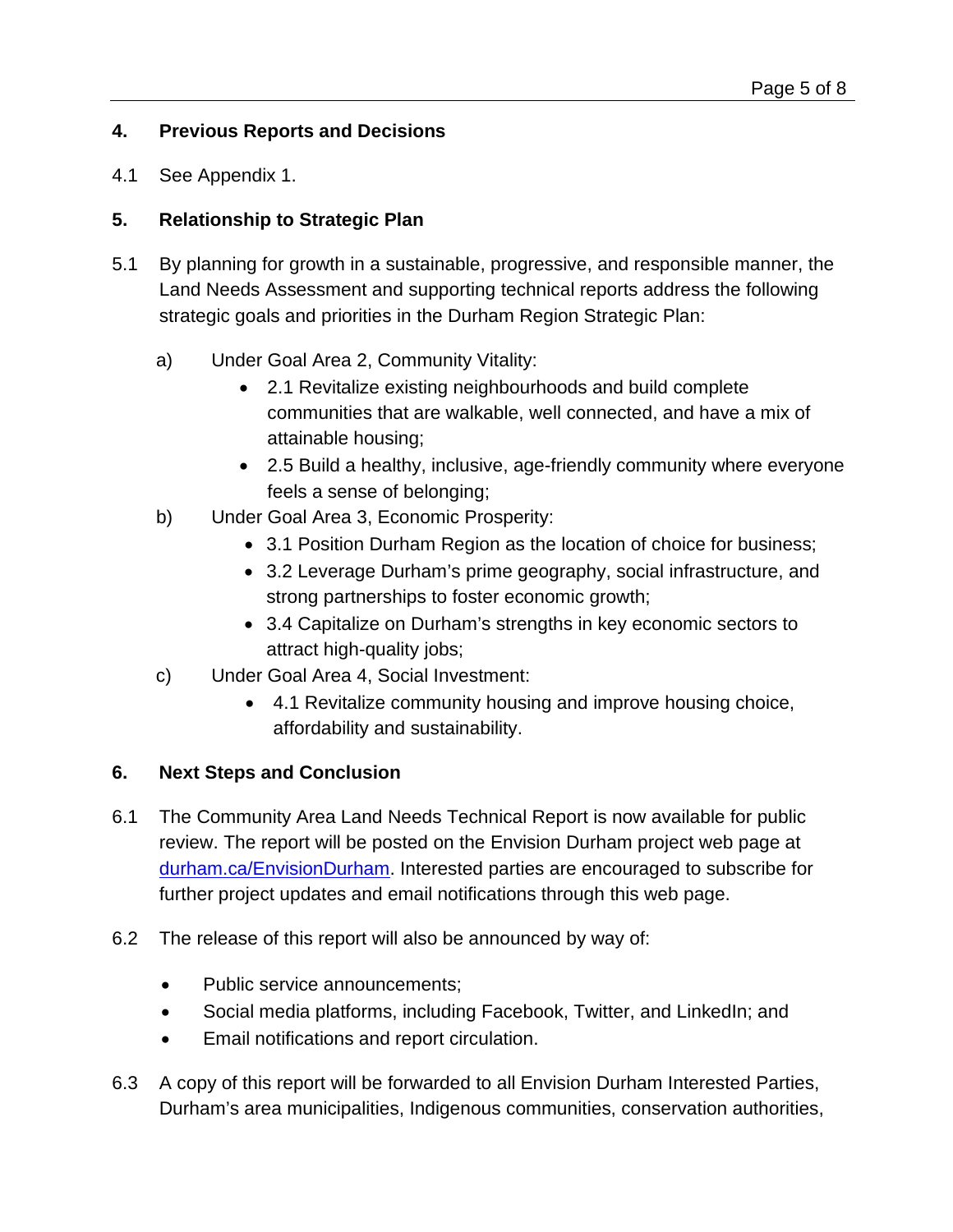the Building Industry and Land Development Association (BILD), and the Ministry of Municipal Affairs and Housing. Circulation will also be provided to agencies and service providers that may have an interest in where and how long-term growth in the region is being planned (e.g. school boards, hospitals, utility providers, etc.).

6.4 Those wishing to provide input on the report may do so via email to [EnvisionDurham@durham.ca](mailto:EnvisionDurham@durham.ca) or by mail. Any comments on the release of Community Area Urban Land Needs Technical Report are requested by November 1, 2021.

## **7. Attachments**

Attachment #1: [Community Area Urban Land Needs Technical Report](https://icreate7.esolutionsgroup.ca/11111068_DurhamRegion/en/doing-business/resources/Documents/PlanningandDevelopment/Envision-Durham/Durham-GMS-Community-Area-Urban-Lands-Needs-Analysis.pdf)

Respectfully submitted,

Original signed by

Brian Bridgeman, MCIP, RPP Commissioner of Planning and Economic Development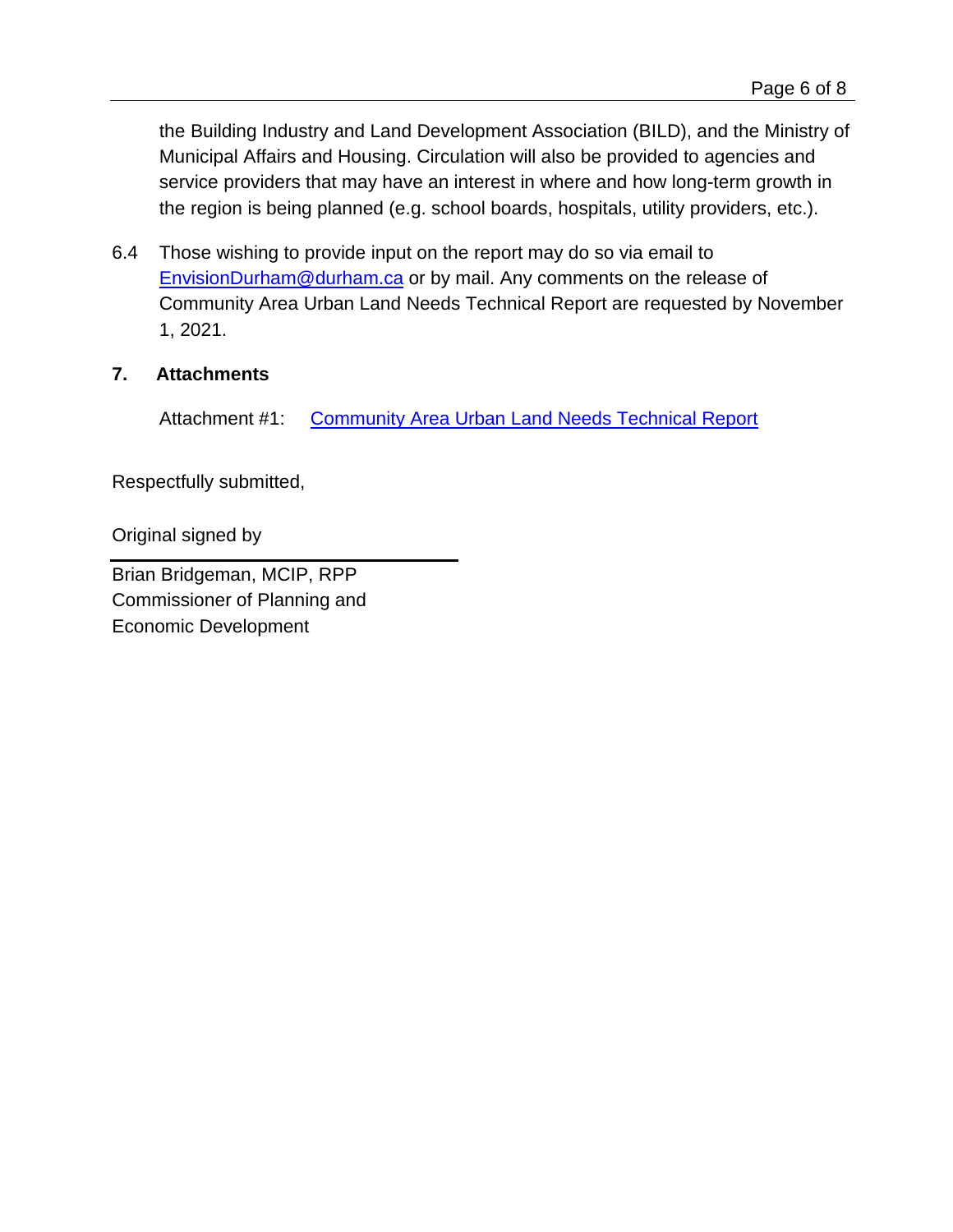# Appendix 1 – to Report #2021-INFO-100

## **4. Previous Reports and Decisions**

- 4.1 Several Reports have been prepared related to Envision Durham and Growth Management related topics:
	- On May 2, 2018 Commissioner's Report [#2018-COW-93](https://www.durham.ca/en/regional-government/resources/Documents/Council/Reports/2018/COW-05022018/2018-COW-93.pdf) requested authorization to proceed with the municipal comprehensive review of the Durham Regional Official Plan.
	- Over the course of 2019, six theme-based Discussion Papers were released seeking public input on a range of topics. The Discussion Papers can be found on the project webpage at [durham.ca/EnvisionDurham.](https://www.durham.ca/en/doing-business/envision-durham.aspx)
	- On June 2, 2020 Commissioner's Report [#2020-P-11](https://www.durham.ca/en/regional-government/resources/Documents/Council/Reports/2020-Committee-Reports/Planning-and-Economic-Development/2020-P-11.pdf) recommended evaluation criteria and a submission review process for the consideration of Employment Area conversion requests.
	- On July 29, 2020 Commissioner's Report [#2020-P-14](https://www.durham.ca/en/regional-government/resources/Documents/Council/Reports/2020-Committee-Reports/Planning-and-Economic-Development/2020-P-14.pdf) outlined Amendment #1 to A Place to Grow: Growth Plan for the Greater Golden Horseshoe, including recommended comments to the Province on the updated 2051 growth forecasts for the Region of Durham and the updated Land Needs Assessment Methodology.
	- On December 1, 2020 Commissioner's Report [#2020-P-27](https://www.durham.ca/en/regional-government/resources/Documents/Council/Reports/2020-Committee-Reports/Planning-and-Economic-Development/2020-P-27.pdf) provided proposed policy directions and boundary delineations for existing and future Major Transit Station Areas.
	- On March 2, 2021 Commissioners Report [#2021-P-7](https://icreate7.esolutionsgroup.ca/11111068_DurhamRegion/en/regional-government/resources/Documents/Council/Reports/2021-Committee-Reports/Planning-and-Economic-Development/2021-P-7.pdf) provided proposed policy directions related to all key components of Envision Durham, including initial directions for the Urban System and growth related topics. Also included was a Growth Opportunities and Challenges Report prepared by the Region's consultants, which serves as a starting point for the LNA and related technical studies.
	- On July 2, 2021 Commissioners Report [#2021-INFO-71](https://www.durham.ca/en/regional-government/resources/Documents/Council/CIP-Reports/CIP-Reports-2021/2021-INFO-71.pdf) reviewed the Region-Wide Growth Analysis. The purpose of the report is to analyze the region's long-term population, housing, and employment growth forecast within the context of provincial and regional policy, historical trends, and predicted future influences.